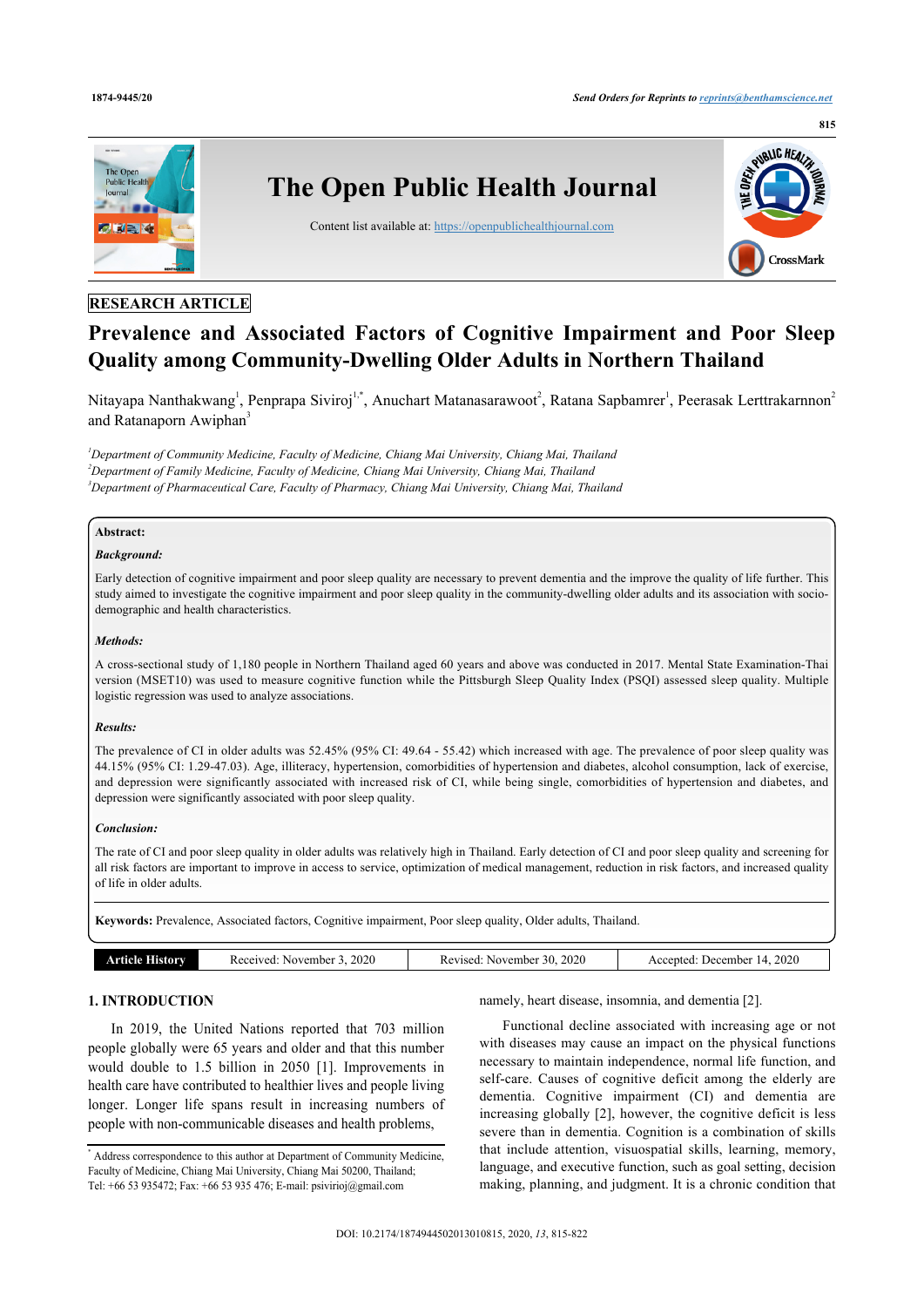is a precursor to dementia in up to one-third of cases [\[3,](#page-6-2) [4\]](#page-6-3). Therefore, pre-dementia syndromes comprising of different types of CI are very worthwhile to assess the prevalence and incidence in populations, out of which the Mini-Mental State Examination (MMSE) is one of the oldest and most widely used to study cognitive measures. The populations who are at risk for CI are older adults[[4,](#page-6-3) [5](#page-6-4)]. Some research on the prevalence of CI in the elderly showed considerable variability with estimates ranging from 4 to 5% to 40% or more. Furthermore, the prevalence of CI has been inconsistent in different regions and subjects, with a range of 15.8% to 25.7% [[6](#page-6-5) - [8\]](#page-6-6). This variability depends on different diagnostic criteria used, the degree of severity of clinical manifestations, and the age range used in the study, among other factors [\[9,](#page-6-7) [10](#page-6-8)].

The reported prevalence of Mild Cognitive Impairment (MCI) in Thailand ranged from 16.7% to 71.4%, depending on the study methodology [[11](#page-6-9) - [13](#page-6-10)], and previous research showed that CI was associated with older age, heart problems, blood pressure, diabetes, female sex, low education and central obesity [[14](#page-6-11) - [16\]](#page-6-12). However, there are few studies investigating the prevalence and factors associated with CI in Thailand, and it is essential that future studies use a fixed methodology to estimate changes in CI prevalence.

Sleep is a fundamental activity that is vital to life. During sleep, the body has various physiological changes [\[17,](#page-6-13) [18\]](#page-6-14). Chronic insomnia will affect various systems in the body, including cognition level and mood. Insomnia affects older adults more than any other group, perhaps due to changes in sleep-related hormone levels that affect the sleep-wake cycle, such as the advanced circadian tendency and sleep architecture [[19,](#page-6-15) [20\]](#page-6-16). Sleep quality is a useful indicator that assists in screening for sleep problems [[21\]](#page-6-17). In Thailand, the estimated prevalence of insomnia in older adults aged 50 and older was 60% [[22\]](#page-6-18). Other factors associated with sleep quality were sex, education level, family, disease, cognition, and mental health [[23](#page-6-19) - [27](#page-6-20)].

Recognizing CI and poor sleep quality among older adults will allow health professionals to design better public health programs and screening for CI and poor sleep quality may improve the quality of life in this population. Many sociodemographic and health variables can influence cognitive impairment and sleep quality in the older adults, with different impacts depending on age, gender, education, marital status, illness, and health risk behavior. This study aimed to investigate the cognitive impairment and poor sleep quality in the community-dwelling older adults in Northern Thailand and their association with socio-demographic and health characteristics.

# **2. MATERIALS AND METHODS**

#### **2.1. Study Design and Study Population**

This cross-sectional study included older adults residing in Northern, Thailand; the study was conducted in 2017. The inclusion criteria were: 1) Thais aged 60 years old and above who live in Chiang Mai and 2) willingness to participate in the study. Exclusion criteria included severe head injuries, a history of psychological, mental or neurological disorders,

taking anti-depressive agents, antihistamines, or steroids, hearing loss, and refusal to participate. Sampling was performed at the district level and then at the sub-district level. The sample size was calculated based on Yamane's formula [[28](#page-6-21)] with an error of 2% and with a confidence coefficient of 98%. Based on a total population of 2000, the initial sample size was 1,111. Taking into account a 5% non-response rate, the final sample size was determined to be 1,167 and up to 1,180 participants. The recruitment of participants used simple random sampling from 2,000 people.

#### **2.2. Measurements**

The data collection used face-to-face interviews, which were conducted by trained interviewers. All interviewers participated in a half-day training on questionnaire administration. The questionnaire was of two parts. The first part collected data about socio-demographic characteristics (such as age, gender, marital status, and education), and heath characteristics such as comorbidity diagnosed, smoking, alcohol consumption and exercise. The second part included the Mental State Examination-Thai 10 (MSET10), the Patient Health Questionnaire (PHQ-9), and the Pittsburgh Sleep Quality Index (PSQI).

Participant cognition was assessed by Mental State Examination Thai 10 (MSET10) that includes 10 questions to asses 7 areas including orientation, registration, attention and calculation, and recall, namely the ability to follow complex commands. This study used the total score to assess cognition, and total scores can range from 0 to 29. Scores of 18-22 indicate MCI, while scores of 12-17 show moderate CI and scores of 12 and lower indicate severe CI. Any score higher than 22 indicate an absence of CI [29 - 31].

The depression was assessed using the nine-item Patient Health Questionnaire (PHQ-9). Any score over 7 indicates depression [[32](#page-6-22)]. Background information on the participants was collected and included: sex, age, marital status, education, medical history of hypertension, diabetes, depression, and poor sleep quality. Additional data related to health behavior was also collected on smoking, alcohol consumption, and exercise.

The Pittsburgh Sleep Quality Index (PSQI), used to assess sleep quality, is a self-reported measure of sleep quality and sleep patterns. The PSQI has seven components, including sleep latency, sleep duration, subjective sleep quality, sleep efficiency, sleep disturbance, daytime dysfunction, and use of medication for sleep. Scoring for each item ranged from 0 to 3, with 3 reflecting the most negative option. The total score was the sum of the seven components and ranged from 0 to 21. A total PSQI score of  $\geq$ 5 indicated poor sleep quality, whereas <5 reflected good sleep quality [[33\]](#page-6-23).

#### **2.3. Data Analysis**

All data were analyzed using parametric normal distribution test. Descriptive statistics, which included frequency and percentage were estimated. The statistics were reported with a 95% confidence interval. Multiple logistic regression models were used to assess the associations between various factors of CI and poor sleep quality such as age, gender, marital status, education, hypertension, diabetes,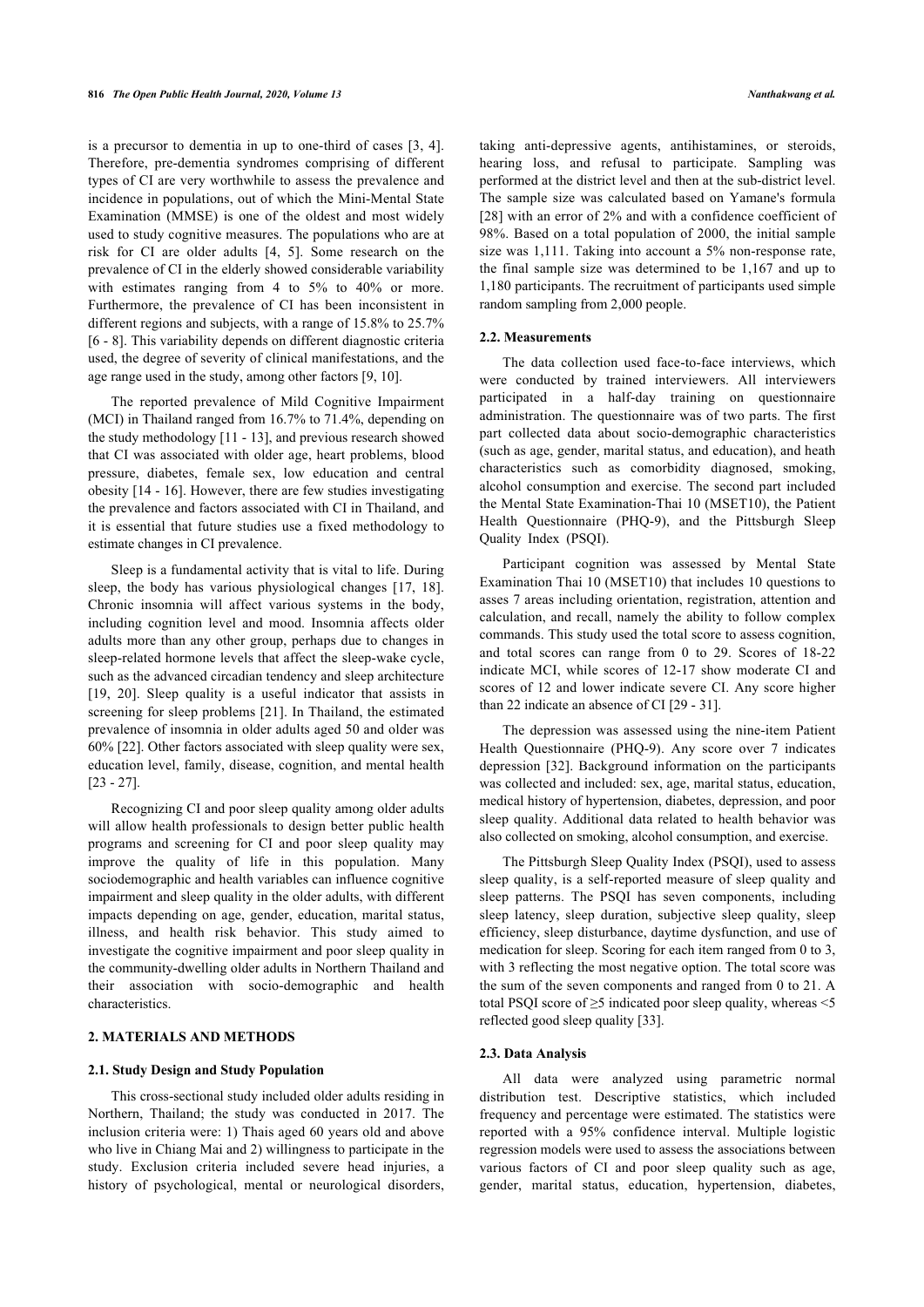depression, smoking, alcohol consumption, and exercise.

# **3. RESULTS**

#### **3.1. Socio-demographic Characteristics of Participants**

A total of 1,180 participants were interviewed and all of them completed the MSET10 test and PSQI in a single visit. Overall, the mean age of participants was 69.03 years (SD  $\pm$ 7.30). Almost two-thirds were female (64.23%). More than half were married (57.28%) and 94.57% were literate. In terms of health, 45.25% had hypertension, 6.50% had diabetes, 16.94% had hypertension with diabetes, and nearly half had poor sleep quality (44.15%). Almost three-quarters of the participants exercised (74.96%), while 37.11% smoked and 41.51% consumed alcohol (Table**1**).

#### **3.2. Prevalence of Cognitive Impairment in Older Adults**

The prevalence of CI among older adults was 52.45%, 95% (CI:49.64-54.40), which increased with age. The proportion of CI in participants aged 60-64 was 46.30%, 95% (CI: 41.44-51.20), however, participants 80 and older had a higher prevalence (78.29%; 95% CI: 70.18-85.06). Rates of CI were slightly higher in females. The prevalence of CI was calculated as 49.50%; 95% CI: 44.65-54.40 for males and 54.20%, 95% CI: 50.59-57.81 for females. We found that the prevalence of CI in older adults who were single (56.94%, 95% CI: 52.49-61.31) was higher than in participants who married. Illiterate participants (89.06%, 95% CI: 78.75-95.48) had higher rates than those who were literate (Table**1**).

The prevalence of CI in older adults with chronic conditions such as hypertension (56.92%, 95% CI: 57.60-61.17), comorbidities of hypertension and diabetes (55.50%, 95% CI: 48.32-62.50), depression (68.67% 95% CI: 57.55-78.41), and poor sleep quality (54.28%, 95% CI: 49.91-56.60), had higher rates of CI than those without these chronic conditions, and prevalence of CI in older adults who had diabetes (46.75%, 95%CI: 35.28-58.47) (Table **[1](#page-2-0)**).

Furthermore, the prevalence of CI in older adults with poor health habits such as smoking (51.03%, 95%CI: 46.22-55.83), lack of exercise (62.71%, 95% CI: 56.91-68.24) and alcohol consumption (49.80%, 95%CI: 45.37-54.42) [wa](#page-2-0)s higher than those who maintained h[ealt](#page-2-1)hly lifestyles (Table **1**). Besides, our study showed in Fig. (**1a**) that the percentages of cognitive impairment level, *i.e.* severe CI, moderate CI, and mild CI were 35.50%, 1.70%, 15.30%, respectively.

| <b>Characteristics</b>                                                | N(%)                                                                 |                                                                       | <b>Cognitive Impairment (CI)</b>                                                           | <b>Poor Sleep Quality</b>                                            |                                                                                             |  |
|-----------------------------------------------------------------------|----------------------------------------------------------------------|-----------------------------------------------------------------------|--------------------------------------------------------------------------------------------|----------------------------------------------------------------------|---------------------------------------------------------------------------------------------|--|
|                                                                       | $(n=1,180)$                                                          | $n$ (%)                                                               | 95% CI                                                                                     | $n$ (%)                                                              | 95% CI                                                                                      |  |
| Prevalence                                                            | 1.180                                                                | 620(52.45)                                                            | $49.64 - 55.42$                                                                            | 521(44.15)                                                           | $41.29 - 47.03$                                                                             |  |
| Gender<br>Male<br>Female                                              | 422 (35.76)<br>758 (64.23)                                           | 209 (49.50)<br>411 (54.20)                                            | $44.65 - 54.40$<br>$50.59 - 57.81$                                                         | 177(41.90)<br>344 (45.38)                                            | $37.18 - 46.81$<br>$41.79 - 49.00$                                                          |  |
| Age $(y)$<br>$Mean \pm SD$                                            | $69.03 \pm 7.30$                                                     |                                                                       |                                                                                            |                                                                      |                                                                                             |  |
| Age group (y)<br>$60 - 64$<br>65-69<br>70-74<br>75-79<br>80 and above | 419 (35.50)<br>302 (25.59)<br>176(14.91)<br>154(13.05)<br>129(10.93) | 194 (46.30)<br>139 (46.02)<br>91 (51.70)<br>95 (61.68)<br>101 (78.29) | $41.44 - 51.20$<br>$8.20 - 15.74$<br>$44.06 - 59.28$<br>$53.52 - 69.39$<br>$70.18 - 85.06$ | 190 (45.34)<br>130 (43.04)<br>70 (39.77)<br>86 (55.84)<br>45 (34.88) | $40.50 - 50.25$<br>$37.78 - 48.84$<br>$32.48 - 47.40$<br>$47.62 - 63.83$<br>$26.70 - 43.00$ |  |
| <b>Marital status</b><br>Married<br>Single/Widow/Divorced/separated   | 676 (57.28)<br>504 (42.71)                                           | 333 (49.20)<br>287 (56.94)                                            | $45.42 - 53.09$<br>$52.49 - 61.31$                                                         | 279 (41.27)<br>242 (48.01)                                           | $37.53 - 45.04$<br>$43.57 - 52.47$                                                          |  |
| <b>Education</b><br>Literate<br>Illiterate                            | 1116 (94.57)<br>64 (5.42)                                            | 563 (50.44)<br>57 (89.06)                                             | $47.47 - 53.42$<br>78.75 - 95.48                                                           | 497 (44.53)<br>24 (37.50)                                            | $41.59 - 47.50$<br>$25.70 - 50.49$                                                          |  |
| <b>Hypertension</b>                                                   | 534 (45.25)                                                          | 304 (56.92)                                                           | $56.60 - 61.17$                                                                            | 237 (44.38)                                                          | $40.11 - 48.71$                                                                             |  |
| <b>Diabetes</b>                                                       | 77 (6.50)                                                            | 36 (46.75)                                                            | $35.28 - 58.47$                                                                            | 28 (36.36)                                                           | $25.69 - 48.11$                                                                             |  |
| hypertension with diabetes                                            | 200 (16.94)                                                          | 111 (55.50)                                                           | $48.32 - 62.50$                                                                            | 101(50.50)                                                           | $43.35 - 57.62$                                                                             |  |
| <b>Depression</b>                                                     | 83 (7.05)                                                            | 57 (68.67)                                                            | $57.55 - 78.41$                                                                            | 47 (56.62)                                                           | $45.29 - 67.47$                                                                             |  |
| Poor sleep quality                                                    | 521 (44.15)                                                          | 285 (54.28)                                                           | $49.91 - 56.60$                                                                            |                                                                      |                                                                                             |  |
| <b>Cognitive impairment</b>                                           | 204 (17.28)                                                          |                                                                       |                                                                                            | 88 (43.13)                                                           | $36.24 - 50.23$                                                                             |  |
| Smoking                                                               | 435 (37.11)                                                          | 222(51.03)                                                            | $46.22 - 55.83$                                                                            | 203 (46.66)                                                          | $41.90 - 51.47$                                                                             |  |
| <b>Alcohol consumption</b>                                            | 489 (41.51)                                                          | 244 (49.89)                                                           | $45.37 - 54.42$                                                                            | 229 (46.83)                                                          | $42.33 - 51.36$                                                                             |  |
| <b>Lack of exercise</b>                                               | 295 (25.04)                                                          | 185 (62.71)                                                           | $56.91 - 68.24$                                                                            | 135 (45.76)                                                          | $39.97 - 51.63$                                                                             |  |

<span id="page-2-0"></span>**Table 1. Characteristic and prevalence of CI and poor sleep quality.**

<span id="page-2-1"></span>95% CI=95% confidence interval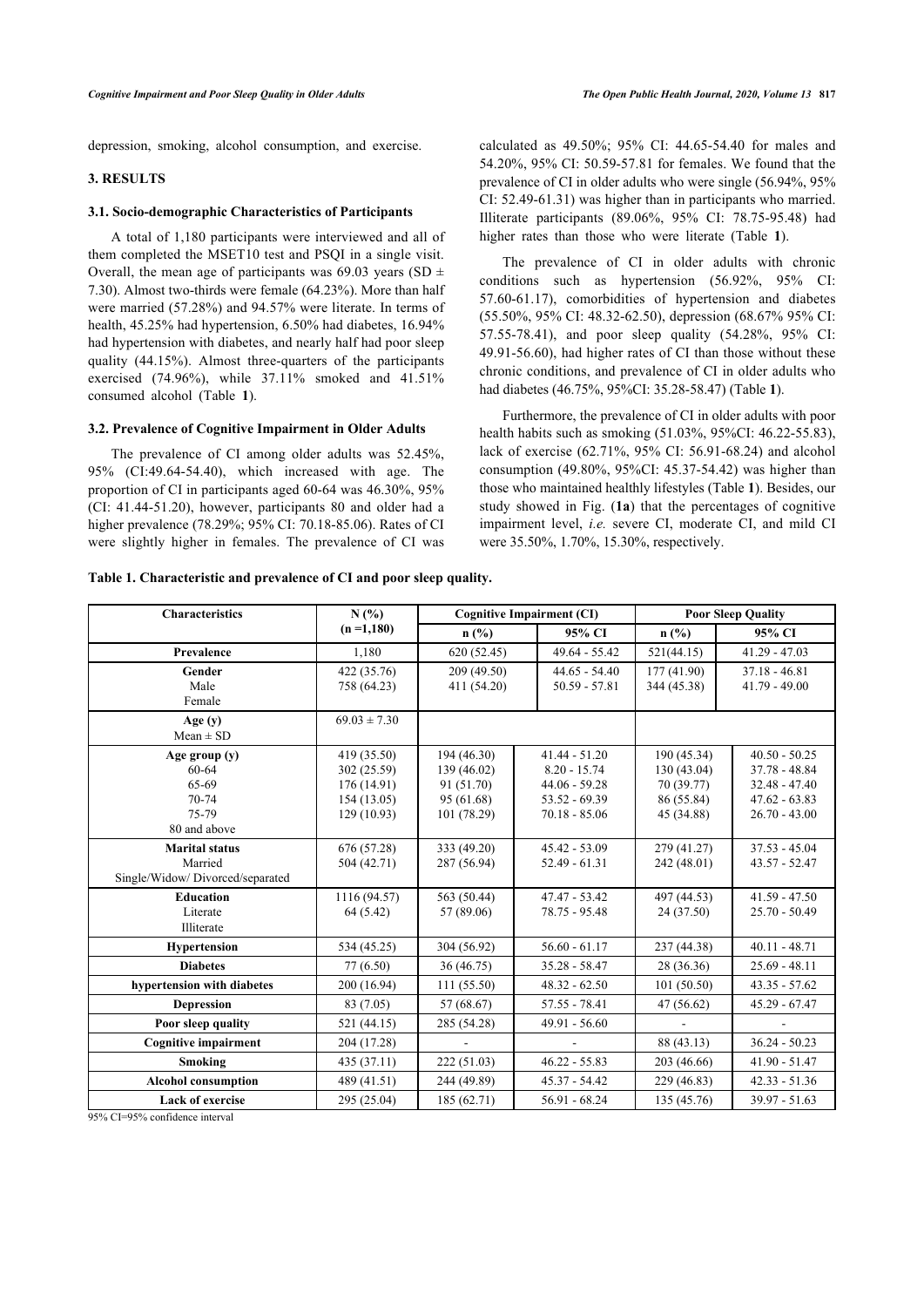



**Fig. (1).** (**a**) Percentage of cognitive impairment level and total cognitive impairment (**b**) Percentage of the characteristic of sleep and total cognitive impairment quality; CI= Cognitive impairment, MCI= Mild cognitive impairment, Moderate CI= Moderate cognitive impairment, Severe CI= Severe cognitive impairment.

# **3.3. Prevalence of Poor Sleep Quality in Older Adults**

The prevalence of poor sleep quality in older adults was 44.15%, 95% CI: 41.29-47.03. In males and females, the prevalence of poor sleep quality was 41.90%; 95% CI: 37.18- 46.81 and 45.38%; 95% CI: 41.79-49.00, respectively. We found that the prevalence of poor sleep quality in older adults, who were single (48.01%, 95% CI: 43.57-52.47) was higher than in those who were married. Literate participants (44.53%, 95% CI: 41.59-47.50) had a higher chance of having poor sleep quality than those who were illiterate (Table **[1](#page-2-0)**).

Older adults who had comorbidities of hypertension and diabetes (50.50%, 95% CI: 43.35-57.62) had a higher prevalence than those without these diseases or who had only hypertension or diabetes, and the prevalence of poor sleep quality in older adults who had hypertension, and diabetes were 44.38%, 95% CI:40.11-48.71, 36.36%, 95% CI: 25.69-48.11, respectively. Also, the prevalence of poor sleep quality was higher in those experiencing depression (56.62[%,](#page-2-0) 95% CI: 45.29-67.47) than those without this disease (Table **1**).

Moreover, the prevalence of poor sleep quality in older adults with poor health habits such as smoking (46.66%, 95% CI: 41.90-51.47), alcohol consumption (49.80%, 95% CI: 45.37-54.42), and lack of exercise (45.76%, 95% CI: 39.97-51.63) was higher than who had adopted healthy lifestyle

(Table **[1](#page-2-0)**). Furthermore, our study showed in (Figs. **[1a](#page-2-1)** and **[1b](#page-2-1)**) that percentage of the characteristic of sleep quality in older adults was 55.85%, 44.15% of older adults who had good sleep quality and poor sleep quality, respectively.

# **3.4. Factors Associated with Cognitive Impairment in Older Adults**

Our study showed that being older, illiterate, having hypertension or hypertension with diabetes, lack exercising, consuming alcohol, and having depression were significantly associated with CI (p <0.001, 0.001, 0.002, 0.03, 0.003, 0.001 and 0.008, respectively). Being older had an AOR =  $1.05$ ,  $95\%$ CI: 1.03-1.07. Illiterate older adults were 5.87 times (AOR = 5.87, 95% CI: 2.60-13.25) more likely to have CI than those who were literate. Older adults with hypertension and having hypertension with diabetes were  $1.45$  times (AOR =  $1.45$ ,  $95\%$ ) CI: 1.10-1.92) and 1.47 times (AOR = 1.47, 95% CI: 1.02-2.10) more likely to have cognitive impairment compared to participants who did not have these conditions. Older adults who had no physical activity and consumed alcohol were 1.66 times (AOR = 1.66, 95% CI: 1.24-2.20) and 1.70 times (AOR  $= 1.70$ , 95% CI: 1.19-2.42) more likely to have CI compared to older adults who exercised regularly and did not drink alcohol. Older adults with depression were  $1.77$  times (AOR =  $1.77$ , 95% CI: 1.07-2.94) more likely to have CI compared to those who did not (Table **[2](#page-3-0)**).

<span id="page-3-0"></span>**Table 2. Factors associated with CI and poor sleep quality using Multivariate logistic regression.**

| <b>Associated Factors</b>           |            | <b>Cognitive Impairment (CI)</b> |                          |            | <b>Poor Sleep Quality</b> |          |  |
|-------------------------------------|------------|----------------------------------|--------------------------|------------|---------------------------|----------|--|
|                                     | <b>AOR</b> | 95% CI                           | p-value                  | <b>AOR</b> | 95% CI                    | p-value  |  |
| Age, y                              | 1.05       | 1.03-1.07                        | $0.001***$               | 0.99       | $0.97 - 1.01$             | 0.45     |  |
| Gender                              |            |                                  | $\overline{\phantom{a}}$ |            |                           |          |  |
| Male                                |            | $\overline{\phantom{a}}$         | -                        |            |                           |          |  |
| Female                              | 22         | $0.91 - 1.63$                    | 0.16                     | 1.11       | $0.84 - 1.47$             | 0.44     |  |
| <b>Marital status</b>               |            |                                  | $\overline{\phantom{a}}$ |            |                           |          |  |
| Married                             |            |                                  |                          |            |                           |          |  |
| Single/Widow/<br>Divorced/Separated | 1.39       | $0.87 - 1.47$                    | 0.32                     | 1.38       | 1.07-1.78                 | $0.01**$ |  |
| <b>Education</b>                    |            |                                  | ۰                        |            |                           |          |  |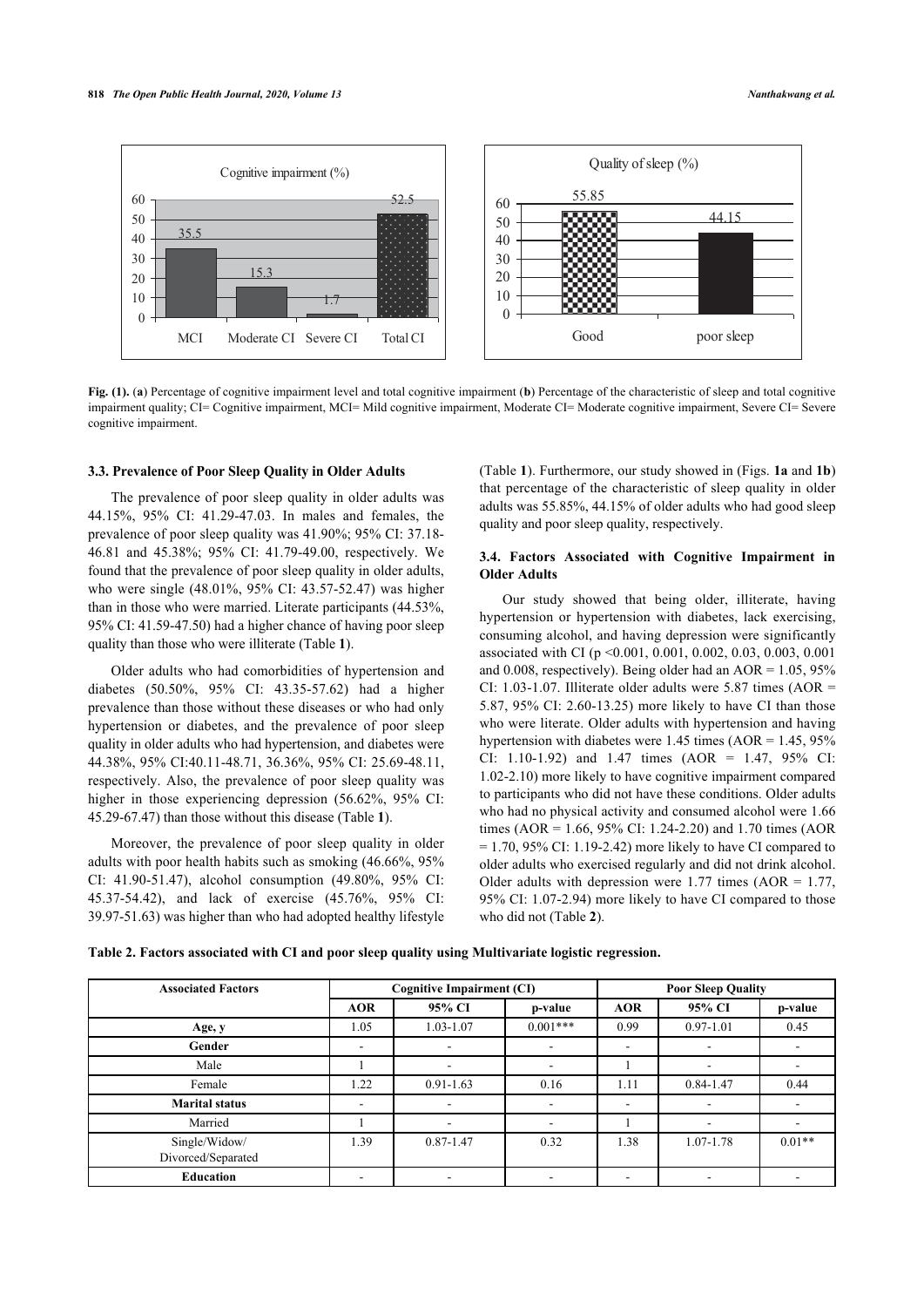| <b>Associated Factors</b>   |            | <b>Cognitive Impairment (CI)</b> |                          | <b>Poor Sleep Quality</b> |               |          |
|-----------------------------|------------|----------------------------------|--------------------------|---------------------------|---------------|----------|
|                             | <b>AOR</b> | 95% CI                           | p-value                  | <b>AOR</b>                | 95% CI        | p-value  |
| Literate                    |            |                                  |                          |                           |               |          |
| Illiterate                  | 5.87       | 2.60-13.25                       | $0.001***$               | 0.67                      | $0.39 - 1.16$ | 0.16     |
| <b>Hypertension</b>         | 1.45       | 1.10-1.92                        | $0.002**$                | 1.20                      | $0.91 - 1.58$ | 0.17     |
| <b>Diabetes</b>             | 1.08       | $0.66 - 1.78$                    | 0.74                     | 0.81                      | $0.49 - 1.33$ | 0.41     |
| hypertension with diabetes  | 1.47       | $1.02 - 2.10$                    | $0.03*$                  | 1.48                      | $1.05 - 2.10$ | $0.02*$  |
| <b>Depression</b>           | 1.77       | 1.07-2.94                        | $0.008**$                | 1.65                      | $1.04 - 2.61$ | $0.033*$ |
| <b>Poor Sleep quality</b>   | 1.12       | $0.88 - 1.43$                    | 0.34                     |                           |               |          |
| <b>Cognitive impairment</b> | ۰          |                                  | $\overline{\phantom{a}}$ | 0.97                      | $0.70 - 1.33$ | 0.81     |
| Smoking                     | 0.93       | $0.62 - 1.40$                    | 0.73                     | 1.37                      | $0.92 - 2.04$ | 0.11     |
| <b>Alcohol consumption</b>  | 1.70       | 1.19-2.42                        | $0.003**$                | 1.22                      | $0.86 - 1.72$ | 0.26     |
| <b>Lack of exercise</b>     | 1.66       | 1.24-2.20                        | $0.001***$               | 0.99                      | $0.75 - 1.31$ | 0.99     |
|                             |            |                                  |                          |                           |               |          |

*(Table ) contd.....*

\**p* <0.05,\*\**p* ≤0.01, \*\*\**p* ≤0.001; AOR, Adjust Odd Ratio; 95% CI, 95% confidence interval.

# **3.5. Factors Associated with Poor Sleep Quality in Older Adults**

The multivariate logistic regression analysis showed that being single, having hypertension with diabetes, and depression were significantly associated with poor sleep quality ( $p = 0.01$ , 0.02, and 0.03, respectively). Single older adults were 1.38 times (AOR = 1.38, 95% CI: 1.07-1.78) more likely to have poor sleep quality than those married. Older adults who had hypertension with diabetes were 1.48 times  $(AOR = 1.48, 95\% \text{ CI: } 1.05 - 2.10)$  more likely to have poor sleep quality compared to those without these conditions. Older adult's depression was  $1.65$  times (AOR =  $1.65$ , 95% CI: 1.04-2.61) more likely to have poor sleep quality compared to those without depression (Table **[2](#page-3-0)**).

#### **4. DISCUSSION**

We assessed the prevalence and factors associated with Cognitive Impairment (CI) in older adults in Northern Thailand. More than half of the participants in our study had CI. The prevalence of CI in our study (52.45%) was higher than in other studies which had rates of 46.4% and 39.5%, respectively[[34](#page-6-24), [35](#page-6-25)]. These variations may be due to the differences in geography, study population, and the duration of data collection. The difference could also be due to the definitions used by each study. Multivariate logistic regression analysis showed seven factors that were associated with CI, including older age, illiteracy, having hypertension, having hypertension with diabetes, had depressive symptoms, alcohol consumption, and lack of exercise.

Our study showed that the prevalence of CI increased with age, which is consistent with studies from Vietnam in 2019 [[35\]](#page-6-25), Zhejiang China in 2014 [[36\]](#page-6-26), and Sub-Saharan Africa in 2019[[37\]](#page-6-27), which showed that the prevalence of dementia increased with age and was significantly associated with cognitive impairment. This could be explained by the biological mechanisms of aging that lead to reduced cognitive function. The progression of CI speeds up and is more severe as the body ages over time [\[35](#page-6-25)]. In this study, the prevalence of CI in females was higher than in males. This result is partially consistent with the finding, which showed that females were more likely to have CI compared to males [\[37\]](#page-6-27) and the prevalence of CI in females was higher than males, especially when older than 75 years [\[38\]](#page-6-28). This may be explained by the

fact that women on an average live longer than men and Alzheimer's disease in women is linked to lower levels of estrogen after menopause [\[39](#page-6-29)].

Moreover, our study showed that 42.71% of participants were single. This statistic included older adults who were divorced or widowed. The older adults who were single were more likely to have CI than older adults in relationships. Similarly, previous studies found that CI was higher in older adults who had never married [\[40,](#page-7-0) [41](#page-7-1)]. There is no robust estimate of the impact of dementia on loneliness[[42](#page-7-2)]. However, living as part of a couple might expose individuals to social challenges that have a protective effect against CI [43]. Our results also showed a difference in CI prevalence based on literacy, with literate older adults having a lower prevalence than those who could not read. This result was consistent with previous studies, which showed that illiterate older adults had a higher probability of CI, while higher levels of education were associated with a lower prevalence of dementia [[44](#page-7-3), [45](#page-7-4)]. This could mean that continuous exposure to an intellectually challenging environment will have direct beneficial effects on brain structure and function, resulting in greater neurological development, the lack of which may increase the risk of developing CI in later life [\[46](#page-7-5), [47\]](#page-7-6).

This study also showed how certain factors were significantly associated with the prevalence of CI in older adults: hypertension, hypertension and diabetes, depression, and poor sleep quality. This finding agrees with previous studies that CI was associated with high systolic blood pressure, and that hypertension and diabetes mellitus were associated with increased risk of dementia. They also found that rates of depressive disorder were higher in older adults [[37,](#page-6-27) [48,](#page-7-7) [49](#page-7-8)]. Higher blood pressure may precipitate dysfunction in the blood-brain barrier, resulting in the interaction of bloodborne substances with neuronal or synaptic function, which in turn, results in CI and subsequently, dementia [\[50\]](#page-7-9). Moreover, depression is a risk factor in part that causes dementia, and depression in earlier adulthood appears to increase the risk of dementia later in life [[51\]](#page-7-10). Our study found a higher prevalence of CI in older adults who do not exercise than in those who exercised, and multivariate analysis showed that not exercising was significantly associated with CI. This finding supported by the previous studies from the Alzheimer's Society and London School of Economics and Political Science which reported that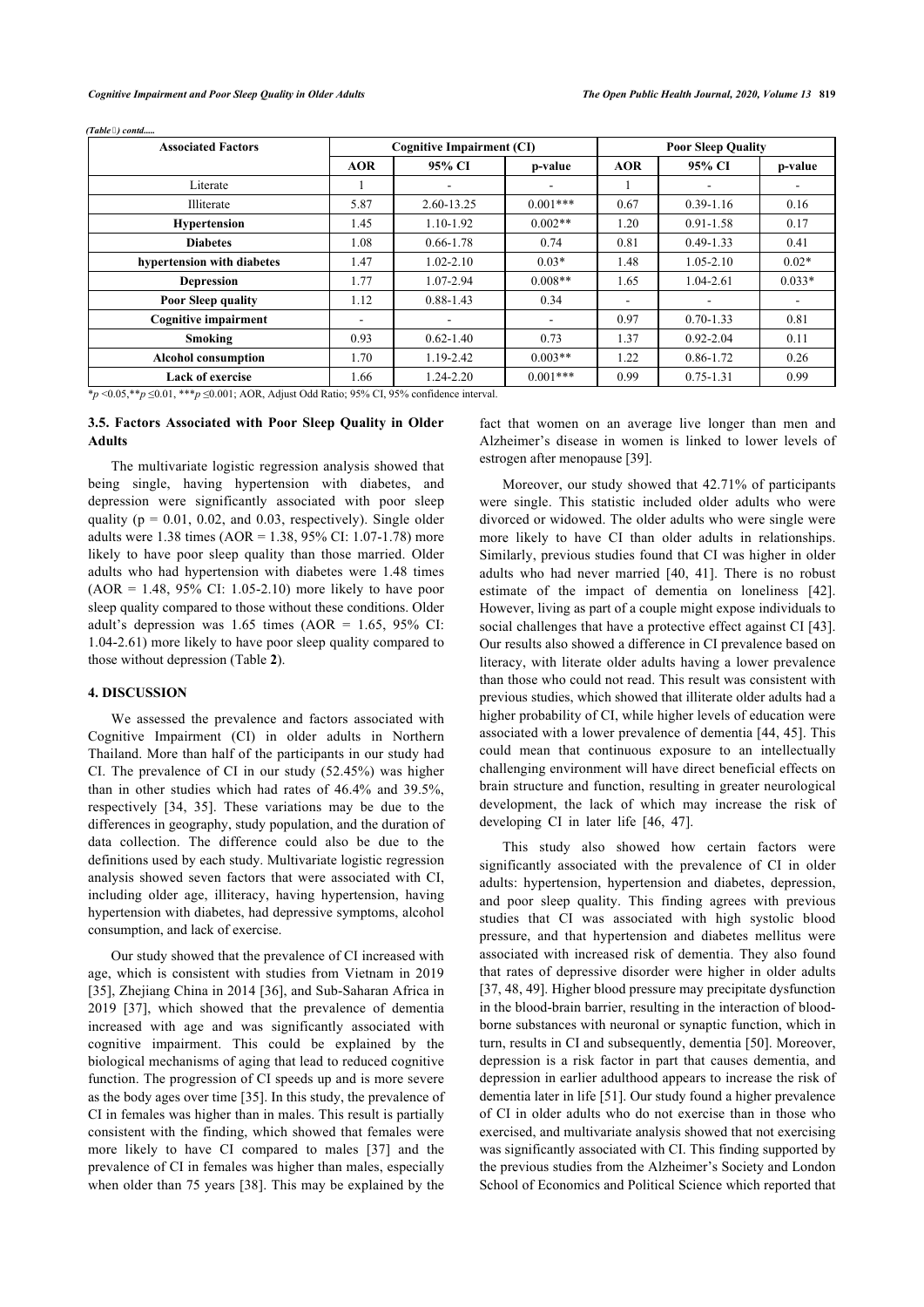physical inactivity had a direct effect on the structure and function of the brain and lack of activity decreases cognitive function [[42\]](#page-7-2).

Our study showed that the prevalence of poor sleep quality in older adults was 44.15% (95% CI: 41.29 - 47.03). The prevalence of poor sleep quality in older adults varied in other studies. A cross-sectional survey with 2,195 participants in Northern China, a cross-sectional in Ethiopia with 422 participants, a central Thai study with 378 participants, and an urban mainland China with 1,063 participants had a prevalence of 33.8%, 65.4%, 52.12%, and 41.5%, respectively [[25,](#page-6-30) [26,](#page-6-31) [52](#page-7-11) - [54](#page-7-3)]. This variation may be due to differences in the study areas, sample size, duration of data collection, and socioeconomic status of participants. Moreover, our study showed that participants who were single/ widow/ divorced/ separated, had hypertension and diabetes, and depression were significantly found to be associated with poor sleep quality. This finding is consistent with the previous studies from China which found a higher prevalence of poor sleep quality in people who were single. A study in northern Taiwan found that living with family was associated with a decreased risk of insomnia [\[25](#page-6-30), [26\]](#page-6-31). Being single may lead to a feeling of isolation, which is compounded by possible grief if the single state is due to death of partner or divorce. This may intensify insomnia in older adults.

The present study showed a connection between poor sleep quality and depression in older adults. The multivariate analysis showed that depression had a significant association with poor sleep quality. This result was consistent with a previous Thai study, which found that poor sleep was associated with depression[[55](#page-7-12), [56](#page-7-13)], and a meta-analysis showed that major depression was associated with sleep complaints [\[57\]](#page-7-14). Sleep problems could be one indicator of depression that may also increase the risk of developing depression. This may also be indicative of underlying neurobiological mechanisms linking sleep disturbance to a psychiatric disorder, presenting a bidirectional relationship [[58\]](#page-7-15).

Furthermore, our study found the prevalence of poor sleep quality was very high in older adults who had both hypertension and diabetes and having these conditions was significantly associated with poor sleep quality. This is similar to the previous studies, which showed a high prevalence of poor sleep in older adults with medical conditions including co-morbidity and that these factors were significantly associated with poor sleep quality [\[55\]](#page-7-12). Meanwhile, the other study found that hypertension was correlated with sleep quality [[58\]](#page-7-15). This may explain how chronic illness results in sleep problems that can be described by a bidirectional relationship as well [\[57](#page-7-14)].

The limitations of this study are that first, the research was only conducted in older adults in Northern Thailand and thus,the representation and generalizability are poor. Second, the present study only screened for cognitive impairment with MSET 10 scores and did not use other instruments for the evaluation of cognitive function. Third, we only evaluated the above risk factors for cognition and did not consider the effects of medication history, family history, or social interaction on cognitive function. Finally, this was a cross-sectional study and so causation could not be identified.

# **CONCLUSION**

The prevalence of CI and poor sleep quality in older adults is high. We found risk factors of scores 18-22 that include age, illiteracy, hypertension, co-morbidity of hypertension with diabetes, lack of exercise, alcohol consumption, and depression. Moreover, being single, being hypertension and diabetes, and having depression were significantly associated with poor sleep quality. Early detection of CI and poor sleep quality and screening for all risk factors are important to improve access to service, optimization of medical management, reduction in risk factors, and increased quality of life in older adults. Further studies should include older adults from another region of Thailand also, for good representation and generalizability. Moreover, other instruments of cognitive function should be used for investigation and screening for cognitive impairment with MSET10 scores are needed.

#### **AUTHORS' CONTRIBUTIONS**

All authors approved the final manuscript and agreed to its submission to the Open Public Health Journal for publication.

# **ETHICS APPROVAL AND CONSENT TO PARTICIPATE**

This study was approved by the Research Ethics Committee, Faculty of Medicine, Chiang Mai University, Thailand (No: 538/2015).

#### **HUAMN AND ANIMAL RIGHTS**

No animals were used in this study. All human research procedures followed were in accordance with the ethical standards of the committee responsible for human experimentation (institutional and national) and with the Helsinki Declaration of 1975, as revised in 2013.

# **CONSENT FOR PUBLICATION**

The legal protection of all participants was ensured and confirmed by written consent.

# **STANDARDS OF REPORTING**

STROBE guidelines and methodology were followed.

# **AVAILABILITY OF DATA AND MATERIALS**

The data that support the findings of this study are available on request from the corresponding author [P.S].

#### **FUNDING**

This study was supported by the Faculty of Medicine, Chiang Mai University, Thailand (Grant number 050/2016).

#### **CONFLICT OF INTEREST**

The authors declare no conflict of interest, financial or otherwise.

#### **ACKNOWLEDGEMENTS**

The authors would like to thankful to the subjects who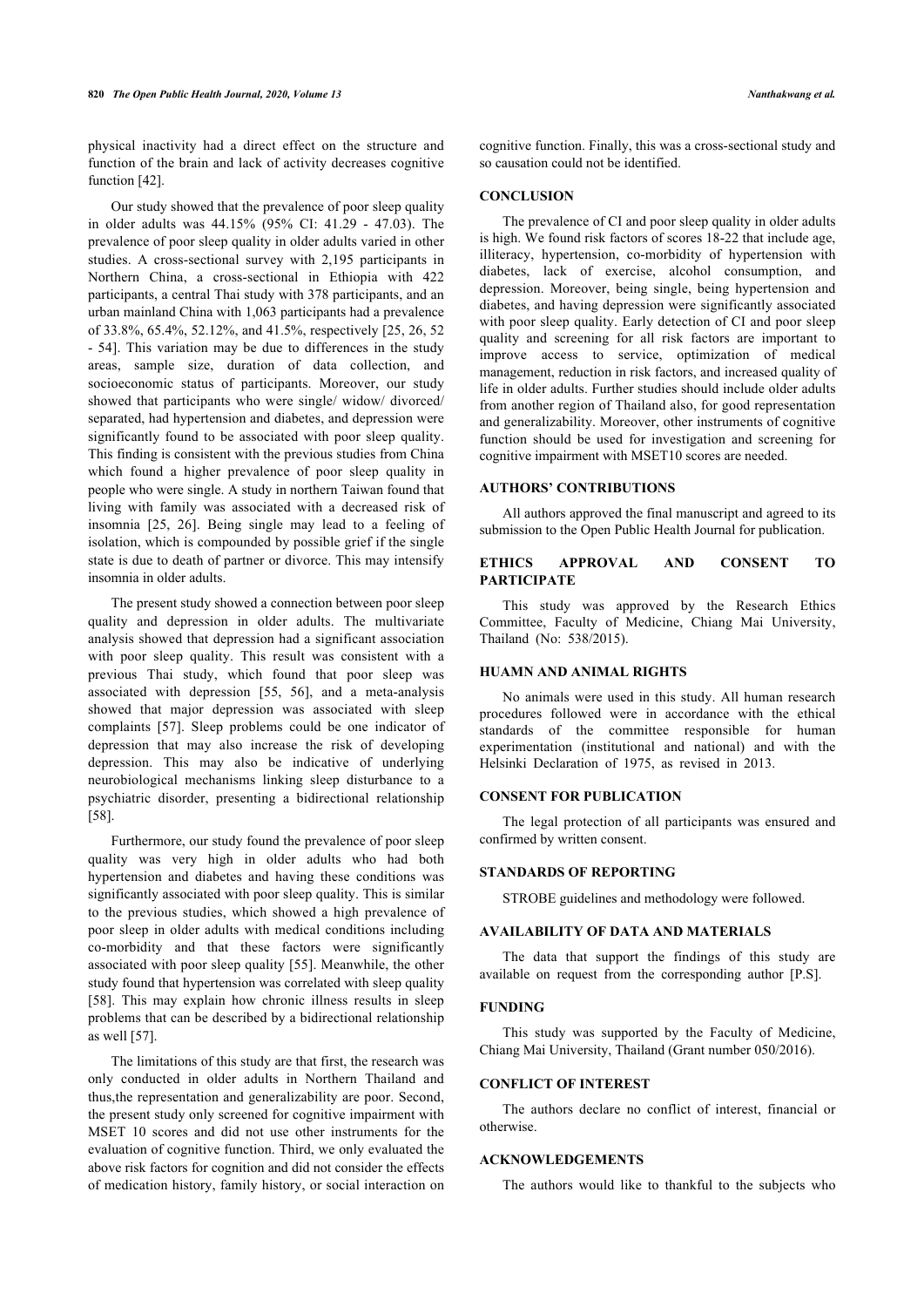<span id="page-6-16"></span>participated in this study and are grateful to Dr. Johan Van Rooyen of Webster University (Thailand) for editing the English language of the manuscript.

#### <span id="page-6-17"></span><span id="page-6-0"></span>**REFERENCES**

- [1] United Nations, Department of Economic and Social Affairs, Population Division. World population ageing 2019 Highlights 2019.
- <span id="page-6-18"></span><span id="page-6-1"></span>[2] World Health Organization. Dementia: a public health priority. London: Alzheimer's disease International 2012.
- <span id="page-6-19"></span><span id="page-6-2"></span>[3] Albert MS, DeKosky ST, Dickson D, *et al.* The diagnosis of mild cognitive impairment due to Alzheimer's disease: recommendations from the National Institute on Aging-Alzheimer's Association workgroups on diagnostic guidelines for Alzheimer's disease. Alzheimers Dement 2011; 7(3): 270-9.
- <span id="page-6-3"></span>[\[http://dx.doi.org/10.1016/j.jalz.2011.03.008\]](http://dx.doi.org/10.1016/j.jalz.2011.03.008) [PMID: [21514249](http://www.ncbi.nlm.nih.gov/pubmed/21514249)] [4] Bush C, Kozak J, Elmslie T. Screening for cognitive impairment in the elderly. Can Fam Physician 1997; 43: 1763-8.
- <span id="page-6-30"></span><span id="page-6-4"></span>[PMID: [9356757\]](http://www.ncbi.nlm.nih.gov/pubmed/9356757) [5] Folstein MF, Folstein SE, McHugh PR. "Mini-mental state". A practical method for grading the cognitive state of patients for the clinician. J Psychiatr Res 1975; 12(3): 189-98. [\[http://dx.doi.org/10.1016/0022-3956\(75\)90026-6](http://dx.doi.org/10.1016/0022-3956(75)90026-6)] [PMID: [1202204\]](http://www.ncbi.nlm.nih.gov/pubmed/1202204)
- <span id="page-6-31"></span><span id="page-6-5"></span>[6] Lopes MA, Hototian SR, Bustamante SEZ, *et al.* Prevalence of cognitive and functional impairment in a community sample in Ribeirão Preto, Brazil. Int J Geriatr Psychiatry 2007; 22(8): 770-6. [\[http://dx.doi.org/10.1002/gps.1737\]](http://dx.doi.org/10.1002/gps.1737) [PMID: [17173353](http://www.ncbi.nlm.nih.gov/pubmed/17173353)]
- <span id="page-6-20"></span>[7] Shi Z, Zhang Y, Yue W, *et al.* Prevalence and clinical predictors of cognitive impairment in individuals aged 80 years and older in rural China. Dement Geriatr Cogn Disord 2013; 36(3-4): 171-8. [\[http://dx.doi.org/10.1159/000350811\]](http://dx.doi.org/10.1159/000350811) [PMID: [23900137](http://www.ncbi.nlm.nih.gov/pubmed/23900137)]
- <span id="page-6-21"></span><span id="page-6-6"></span>[8] Zhang Y, Shi Z, Liu M, *et al.* Prevalence of cognitive impairment no dementia in a rural area of Northern China. Neuroepidemiology 2014; 42(4): 197-203. [\[http://dx.doi.org/10.1159/000360138\]](http://dx.doi.org/10.1159/000360138) [PMID: [24751796](http://www.ncbi.nlm.nih.gov/pubmed/24751796)]
- <span id="page-6-7"></span>[9] Petersen RC. Mild cognitive impairment or questionable dementia? Arch Neurol 2000; 57(5): 643-4.

[\[http://dx.doi.org/10.1001/archneur.57.5.643\]](http://dx.doi.org/10.1001/archneur.57.5.643) [PMID: [10815128\]](http://www.ncbi.nlm.nih.gov/pubmed/10815128)

- <span id="page-6-8"></span>[10] Liu S, Gan J, Hu W, Wang X-D, Zhu H, Du X, *et al.* The clinical characteristics and subtypes of patients with cognitive impairment in memory clinic. J Clin Neurosci 2020; 82(Part A): 186-91.
- <span id="page-6-9"></span>[11] Deetong T, Puapornpong P, Pumipichet S, Benyakorn S, Kitporntheranunt M, Kongsomboon K. Prevalence and risk factors of mild cognitive impairment in menopausal women at HRH Princess Maha Chakri Sirindhorn Medical Center. Thai J Obstet Gynaecol  $2013:21(3):110-6$
- <span id="page-6-23"></span><span id="page-6-22"></span>[12] Kengsakul M, Chaikittisilpa S, Hemrungrojn S, Panyakhamlerd K, Jaisamrarn U, Taechakraichana N. The factors associated with mild cognitive impairment (MCI) in surgical menopause women. J Med Assoc Thai 2015; 98(4): 327-33. [PMID: [25958706](http://www.ncbi.nlm.nih.gov/pubmed/25958706)]
- <span id="page-6-24"></span><span id="page-6-10"></span>[13] Griffiths J, Thaikruea L, Wongpakaran N, Munkhetvit P. The prevalence of mild cognitive impairment in rural Thai older people, associated risk factors and their cognitive characteristics. Dement Geriatr Cogn Disord Extra 2020; 10(1): 38-45. [\[http://dx.doi.org/10.1159/000506279\]](http://dx.doi.org/10.1159/000506279) [PMID: [32308666](http://www.ncbi.nlm.nih.gov/pubmed/32308666)]
- <span id="page-6-25"></span><span id="page-6-11"></span>[14] Ren L, Bai L, Wu Y, *et al.* Prevalence of and risk factors for cognitive impairment among elderly without cardio- and cerebrovascular diseases: A population-based study in rural China. Front Aging Neurosci 2018; 10: 62.
- <span id="page-6-26"></span>[\[http://dx.doi.org/10.3389/fnagi.2018.00062\]](http://dx.doi.org/10.3389/fnagi.2018.00062) [PMID: [29643801](http://www.ncbi.nlm.nih.gov/pubmed/29643801)] [15] Wang Y, Song M, Yu L, *et al.* Mild cognitive impairment: vascular risk factors in community elderly in four cities of Hebei Province, China. PLoS One 2015; 10(5)e0124566
- [\[http://dx.doi.org/10.1371/journal.pone.0124566\]](http://dx.doi.org/10.1371/journal.pone.0124566) [PMID: [25962184](http://www.ncbi.nlm.nih.gov/pubmed/25962184)]
- <span id="page-6-27"></span><span id="page-6-12"></span>[16] Tervo S, Kivipelto M, Hänninen T, et al. Incidence and risk factors for mild cognitive impairment: a population-based three-year follow-up study of cognitively healthy elderly subjects. Dement Geriatr Cogn Disord 2004; 17(3): 196-203. [\[http://dx.doi.org/10.1159/000076356\]](http://dx.doi.org/10.1159/000076356) [PMID: [14739544](http://www.ncbi.nlm.nih.gov/pubmed/14739544)]
- <span id="page-6-28"></span><span id="page-6-13"></span>[17] Kryger M, Roth T, Dement WC. Principles and practice of sleep medicine. 6th ed. Philadelphia: Saunders 2017.
- <span id="page-6-29"></span><span id="page-6-14"></span>[18] Stern TA, Fava M, Wilens TE, Rosenbaum JF. Massachusetts general hospital comprehensive clinical psychiatry. 2nd ed. Philadelphia: Wolters Kluwer 2016.
- <span id="page-6-15"></span>[19] Rodriguez JC, Dzierzewski JM, Alessi CA, Sleep problems in the

elderly. Med Clin North Am 2015; 99(2): 431-9.

[\[http://dx.doi.org/10.1016/j.mcna.2014.11.013](http://dx.doi.org/10.1016/j.mcna.2014.11.013)] [PMID: [25700593\]](http://www.ncbi.nlm.nih.gov/pubmed/25700593)

- [20] Sadock BJ, Sadock VA. Kaplan & Sadock's synopsis of psychiatry: behavioral sciences/clinical psychiatry. 11th ed. Philadelphia: Lippicott Wiliams & Wilkins 2015.
- [21] Harvey AG, Stinson K, Whitaker KL, Moskovitz D, Virk H. The subjective meaning of sleep quality: a comparison of individuals with and without insomnia. Sleep 2008; 31(3): 383-93. [\[http://dx.doi.org/10.1093/sleep/31.3.383](http://dx.doi.org/10.1093/sleep/31.3.383)] [PMID: [18363315\]](http://www.ncbi.nlm.nih.gov/pubmed/18363315)
- [22] Manjavong M, Limpawattana P, Mairiang P, Anutrakulchai S. Prevalence of insomnia and related impact. Int J Psychiatry Med 2016; 51(6): 544-53.
	- [\[http://dx.doi.org/10.1177/0091217417696731](http://dx.doi.org/10.1177/0091217417696731)] [PMID: [28629294](http://www.ncbi.nlm.nih.gov/pubmed/28629294)]
- [23] Razali R, Ariffin J, Aziz AFA, Puteh SEW, Wahab S, Daud TIM. Sleep quality and psychosocial correlates among elderly attendees of an urban primary care centre in Malaysia. Neurol Asia 2016; 21(3): 265-73.
- [24] Chien M-Y, Chen H-C. Poor sleep quality is independently associated with physical disability in older adults. J Clin Sleep Med 2015; 11(3): 225-32.

[\[http://dx.doi.org/10.5664/jcsm.4532](http://dx.doi.org/10.5664/jcsm.4532)] [PMID: [25515275](http://www.ncbi.nlm.nih.gov/pubmed/25515275)]

- [25] Luo J, Zhu G, Zhao Q, *et al.* Prevalence and risk factors of poor sleep quality among Chinese elderly in an urban community: results from the Shanghai aging study. PLoS One 2013; 8(11)e81261 [\[http://dx.doi.org/10.1371/journal.pone.0081261\]](http://dx.doi.org/10.1371/journal.pone.0081261) [PMID: [24282576\]](http://www.ncbi.nlm.nih.gov/pubmed/24282576)
- [26] Tsou M-T. Prevalence and risk factors for insomnia in communitydwelling elderly in northern Taiwan. J Clin. Gerontol Geriatr 2013; 4: 75-9.
- [27] Wu C-Y, Su T-P, Fang C-L, Yeh Chang M. Sleep quality among community-dwelling elderly people and its demographic, mental, and physical correlates. J Chin Med Assoc 2012; 75(2): 75-80. [\[http://dx.doi.org/10.1016/j.jcma.2011.12.011\]](http://dx.doi.org/10.1016/j.jcma.2011.12.011) [PMID: [22340741](http://www.ncbi.nlm.nih.gov/pubmed/22340741)]
- [28] Yamane T. Statistics: An introductory analysis.  $2<sup>nd</sup>$  edition.. New York: Harper & Row 1967; 10.
- [29] The dementia Association of Thailand. Mission: Leader of Dementia Prevention and Care in Asia, Newsletter 2017; 10.
- [30] Gruber-Baldini AL, Zimmerman SI, Mortimore E, Magaziner J. The validity of the minimum data set in measuring the cognitive impairment of persons admitted to nursing homes. J Am Geriatr Soc 2000; 48(12): 1601-6. [\[http://dx.doi.org/10.1111/j.1532-5415.2000.tb03870.x](http://dx.doi.org/10.1111/j.1532-5415.2000.tb03870.x)] [PMID: [11129749\]](http://www.ncbi.nlm.nih.gov/pubmed/11129749)
- [31] Folstein MF, Folstein SE, McHugh PR. "Mini-mental state". A practical method for grading the cognitive state of patients for the clinician. J Psychiatr Res 1975; 12(3): 189-98.
- [\[http://dx.doi.org/10.1016/0022-3956\(75\)90026-6\]](http://dx.doi.org/10.1016/0022-3956(75)90026-6) [PMID: [1202204\]](http://www.ncbi.nlm.nih.gov/pubmed/1202204) [32] Lotrakul M, Sukanich P. Development of the Thai depression inventory. J med assoc Thail 1999; 82(12): 1200-7.
- [33] Buysse DJ, Reynolds CF III, Monk TH, Berman SR, Kupfer DJ. The Pittsburgh Sleep Quality Index: a new instrument for psychiatric practice and research. Psychiatry Res 1989; 28(2): 193-213. [\[http://dx.doi.org/10.1016/0165-1781\(89\)90047-4\]](http://dx.doi.org/10.1016/0165-1781(89)90047-4) [PMID: [2748771\]](http://www.ncbi.nlm.nih.gov/pubmed/2748771)
- [34] Miller LA, Galioto R, Tremont G, et al. Cognitive impairment in older adults with epilepsy: Characterization and risk factor analysis. Epilepsy Behav 2016; 56: 113-7.
- [\[http://dx.doi.org/10.1016/j.yebeh.2016.01.011\]](http://dx.doi.org/10.1016/j.yebeh.2016.01.011) [PMID: [26859320](http://www.ncbi.nlm.nih.gov/pubmed/26859320)]
- [35] Bich NN, Dung NTT, Vu T, et al. Dementia and associated factors among the elderly in Vietnam: a cross-sectional study. Int J Ment Health Syst 2019; 13: 57.
- [\[http://dx.doi.org/10.1186/s13033-019-0314-7\]](http://dx.doi.org/10.1186/s13033-019-0314-7) [PMID: [31462907](http://www.ncbi.nlm.nih.gov/pubmed/31462907)] [36] Yang L, Jin X, Yan J, et al. Prevalence of dementia, cognitive status and associated risk factors among elderly of Zhejiang province, China in 2014. Age Ageing 2016; 45(5): 708-12. [\[http://dx.doi.org/10.1093/ageing/afw088](http://dx.doi.org/10.1093/ageing/afw088)] [PMID: [27209328\]](http://www.ncbi.nlm.nih.gov/pubmed/27209328)
- [37] Tianyi FL, Agbor VN, Njamnshi AK, Atashili J. Factors associated with the prevalence of cognitive impairment in a rural elderly Cameroonian population: A community-based study in Sub-Saharan Africa. Dement Geriatr Cogn Disord 2019; 47(1-2): 104-13. [\[http://dx.doi.org/10.1159/000496825\]](http://dx.doi.org/10.1159/000496825) [PMID: [30965322\]](http://www.ncbi.nlm.nih.gov/pubmed/30965322)
- [38] Kuang W, Gao M, Tian L, Wan Y, Qiu P. Trends in the prevalence of cognitive impairment in Chinese older adults: based on the Chinese Longitudinal Healthy Longevity Survey cohorts from 1998 to 2014. Int Health 2020; 12(5): 378-87. [\[http://dx.doi.org/10.1093/inthealth/ihz114\]](http://dx.doi.org/10.1093/inthealth/ihz114) [PMID: [31967316\]](http://www.ncbi.nlm.nih.gov/pubmed/31967316)
- [39] Alzheimer's Society. Risk factors for dementia [On line] Cited 1 November 2019 Available from: [https://www.alzheimers.org.uk/sites/default/files/pdf/factsheet\\_risk\\_fa](https://www.alzheimers.org.uk/sites/default/files/pdf/factsheet_risk_factors_for_dementia.pdf)